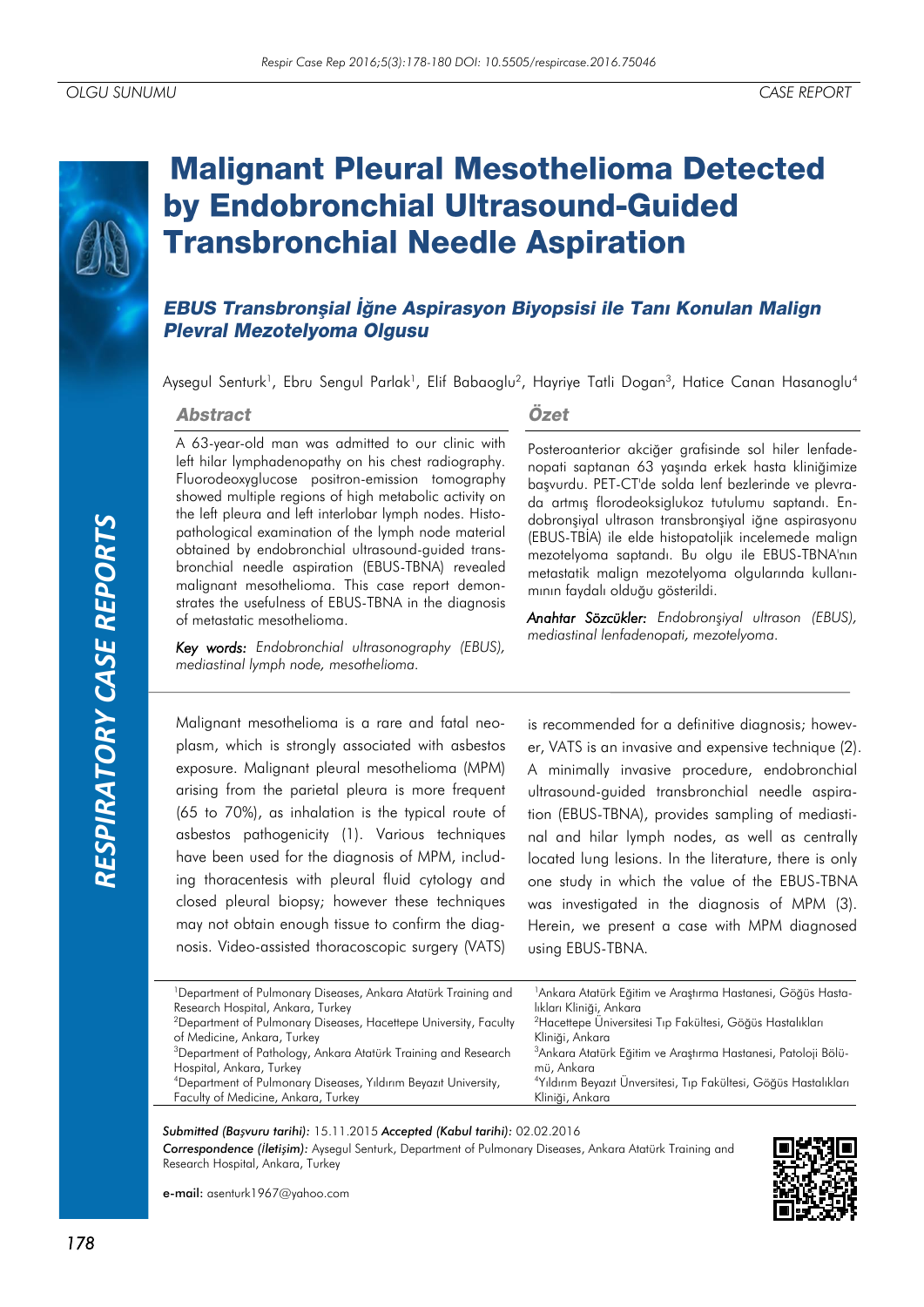## CASE

A 63-year-old male patient with a 102-pack per year smoking history was admitted to the outpatient clinic for the evaluation of a left hilar lymphadenopathy. He did not have a history of asbestos exposure; however, he had a history of left pleural effusion from 10 years previously. No malignant cells were found after a closed pleural biopsy, followed by computed tomography (CT) once per year.

No abnormalities were found at his physical examination. Laboratory tests showed high CRP levels (9.40mg/dL, normal level: 0-0.8 mg/dL), and the Hb level was 11.3g/dL (normal level: 13.5-18g/dl). Chest X-ray revealed a left hilar fullness, which was an enlarged hilar lymph node on the contrast-enhanced CT scan. There was pleural thickening, but no pleural effusion (Figure 1a). Fluorodeoxyglucose positron-emission tomography (FDG-PET) showed multiple regions of high metabolic activity on the left pleura and left interlobar lymph node (#11R).



*Figure 1a and b: A Chest CT scan showing an enlarged hilar lymph node and pleural thickening (a). EBUS-TBNA: Fine needle in the left interlobar lymph node (b).*

Subsequently, EBUS-TBNA was performed to obtain a tissue specimen for diagnosis (Figure 1b). The cytopathological examination showed a spindle cell malignancy with vimentin. Calretinin and CD31 expression by immunohistochemistry was compatible with malignant mesothelioma (Figure 2a and b). The EBUS-TBNA findings were confirmed with a tru-cut biopsy (Figure 2c).



*Figure 2a, b and c: Nuclear and cytoplasmic positivity of calretinin in cell block* (a). Single cell and groups of atypical mesothelial cells in cell *block (b). Mesothelioma infiltration in pleural tru-cut biopsy (c) (H&E x200)*

#### **DISCUSSION**

Mesothelioma is the most common primary malignant tumor of the pleura. It is a very rare disease, originating from the mesothelial cells lining the pleura. Extrapleural nodal metastasis is unusual in mesothelioma, while hilar and mediastinal lymph node involvement occurs in less than 50% of the patients (1).

The pathogenesis of this disease remains unclear, as the information about the role of asbestos exposure in the development of malignant mesothelioma can not be defined for the majority of cases. In such cases, dust exposure, chemicals, genetic factors, and viral infections have been reported (4). There was no asbestos exposure in our case, either; however, our case was a chronic smoker. The rarity of the disease, the absence of asbestos exposure, and the unusual presentation prompted us to report this case.

Radiological modalities are currently available for the detection of nodal metastases in patients with MPM. Computed tomography (CT) has a sensitivity of 60% in detecting nodal involvement. In recent years, the role of FDG-PET has been increasing in the evaluation of MPM (4). However, imaging studies can not replace pathological examinations, and invasive procedures may be needed for a definitive diagnosis (4). For instance, videoassisted thoracoscopic biopsy has a high sensitivity for diagnosis; however, it is a more invasive procedure which usually requires general anesthesia. In addition, EBUS-TBNA is a proven alternative to surgery for sampling mediastinal and hilar lesions. It is recognized as an accurate and minimally invasive procedure for the diagnosis of hilar and mediastinal lymph nodes (3).

As MPM is an aggressive disease, early diagnosis must be achieved for successful treatment. Despite the advances in our understanding of the pathobiology of MPM, the definitive diagnosis of MPM still requires histopathological tissue examinations, usually via direct thoracoscopic biopsy, combined with a panel of immunohistochemical markers (4). Furthermore, MPM is a very heterogeneous malignancy, often resulting in misdiagnosis with other conditions. Mesothelioma is classified into three major histological types: epithelioid, sarcomatoid and mixed. The best prognosis is in the epithelioid type, which is the most common (50 to 60 %). Clinical and radiographic evaluations alone may be often insufficient for the diagnosis, while thoracoscopy is the most of definitive method  $(4).$